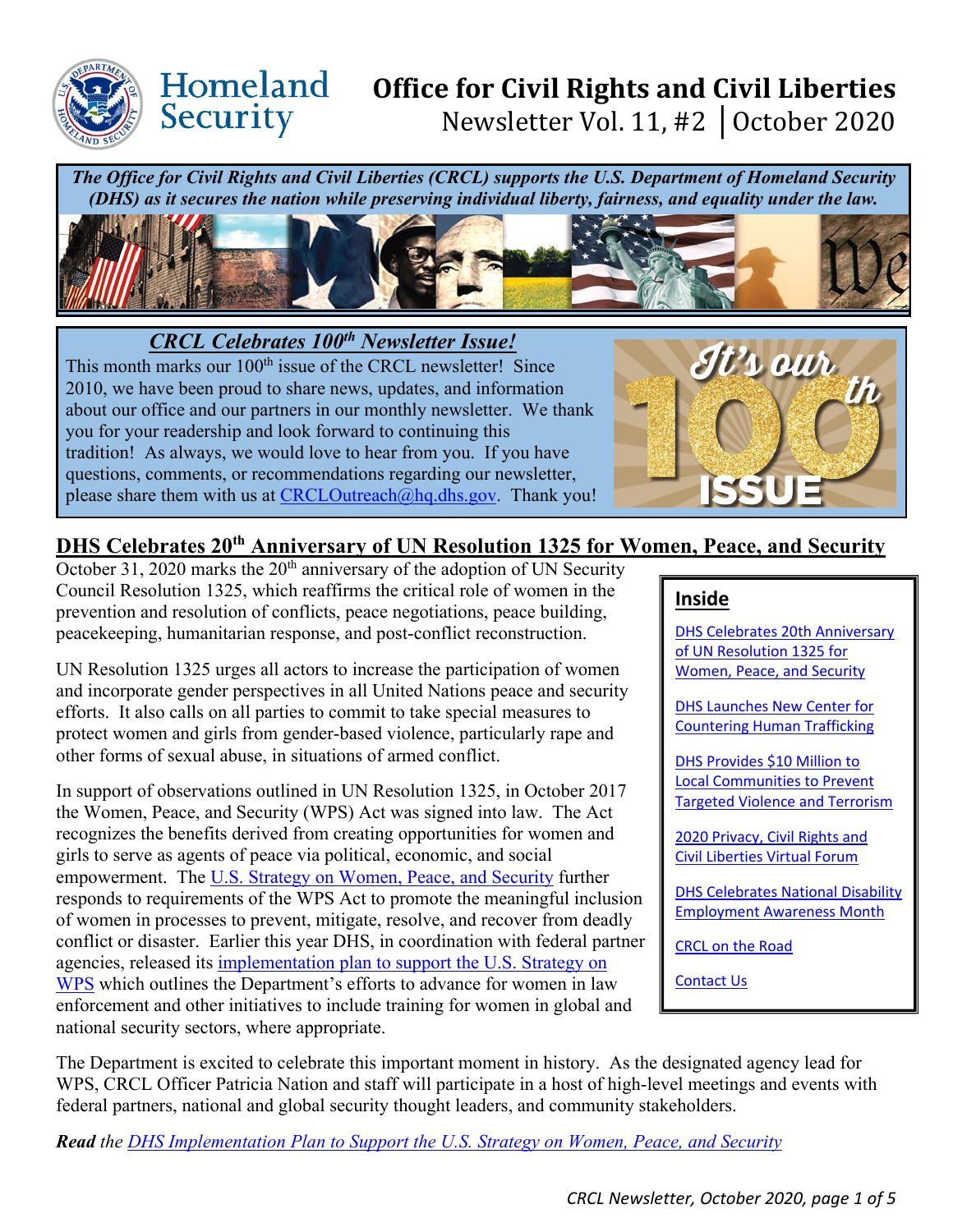#### *CRCL Participates in #SeeSay National Awareness Day*

DHS designated September 25 as [National](https://www.dhs.gov/see-something-say-something/about-campaign/seesay-day?utm_source=seesay_slideshow&utm_medium=web&utm_campaign=dhsgov)  [Awareness Day](https://www.dhs.gov/see-something-say-something/about-campaign/seesay-day?utm_source=seesay_slideshow&utm_medium=web&utm_campaign=dhsgov) for the "If You See Something, Say Something" campaign to highlight the importance of suspicious activity reporting and how communities play a critical role in keeping our nation safe. CRCL Deputy Officer Peter Mina, along with other DHS leaders, shared how CRCL's work promotes the SeeSay campaign in this video message (view on the right): [https://www.dhs.gov/if](https://www.dhs.gov/if-you-see-something-say-something/lets-talk-about-seesay)[you-see-something-say-something/lets-talk](https://www.dhs.gov/if-you-see-something-say-something/lets-talk-about-seesay)[about-seesay.](https://www.dhs.gov/if-you-see-something-say-something/lets-talk-about-seesay) View other SeeSay videos and resources at: [https://www.dhs.gov/see](https://www.dhs.gov/see-something-say-something)[something-say-something.](https://www.dhs.gov/see-something-say-something)



#### **DHS Launches New Center for Countering Human Trafficking**

DHS Acting Secretary Chad Wolf recently announced the opening of the DHS Center for Countering Human [Trafficking,](https://www.dhs.gov/news/2020/10/20/dhs-launches-new-center-countering-human-trafficking) the U.S. government's first-ever integrated law enforcement operations center directly supporting federal criminal investigations, victim assistance efforts, intelligence analysis, and outreach and training activities related to human trafficking and forced labor.

The center, which has been operational since early September, is based in Washington and led by U.S. Immigration and Customs Enforcement (ICE), a global leader of criminal investigations into human trafficking and sexual exploitation. The center will be staffed with law enforcement officials from Homeland Security Investigations (HSI) and across DHS, as well as subject matter experts and support staff from 16 DHS components—all focused on the "4 Ps" of the center's mission: prevention, protection, prosecution and partnerships.

"Human trafficking is modern day slavery. There is no other way to say it," said Acting Secretary Chad Wolf. "The words are strong because the actions are evil. The forms of exploitation, sex trafficking, forced labor, and domestic servitude that constitute human trafficking are antithetical in every way to the principles of human dignity that Americans hold dear. The launch of this Center for Countering Human Trafficking represents the investment of resources, attention, and time by President Trump to combat and dismantle all forms of human trafficking." On January 15, Wolf signed and released the [DHS Strategy to Combat Human Trafficking, the](https://www.dhs.gov/publication/strategy-combat-human-trafficking-importation-goods-produced-forced-labor-and-chil)  [Importation of Goods Produced with Forced Labor, and Child Sexual Exploitation](https://www.dhs.gov/publication/strategy-combat-human-trafficking-importation-goods-produced-forced-labor-and-chil) which pledged to bolster DHS efforts to combat human trafficking and forced labor.

ICE's HSI has long been a global leader in investigating human trafficking and sexual exploitation cases and bringing offenders to justice. The Center will build on the agency's "victims first" approach, which balances victim identification, rescue and support with prevention, investigation, and prosecution of traffickers. ICE HSI is uniquely positioned to utilize criminal, immigration, and trade-based authorities to proactively identify, disrupt and dismantle cross-border human trafficking organizations. In fiscal year 2019, ICE initiated 1,024 human trafficking and forced labor related cases which led to 2,197 criminal arrests. These effective actions resulted in nearly 700 convictions and the rescue of more than 400 victims.

CRCL is pleased to participate in this initiative by providing a co-located representative or off-site liaison to support the center in its victim protection efforts. For more information about the Department of Homeland Security's overall efforts against human trafficking, visit [http://www.dhs.gov/blue-campaign.](https://lnks.gd/l/eyJhbGciOiJIUzI1NiJ9.eyJidWxsZXRpbl9saW5rX2lkIjoxMDIsInVyaSI6ImJwMjpjbGljayIsImJ1bGxldGluX2lkIjoiMjAyMDEwMjAuMjkwNTQ4MTEiLCJ1cmwiOiJodHRwOi8vd3d3LmRocy5nb3YvYmx1ZS1jYW1wYWlnbiJ9.GwDe8xvdOv-wYArULJkZa5J6a3ycQTn4hai8vtJ3U80/s/110854243/br/87141117144-l)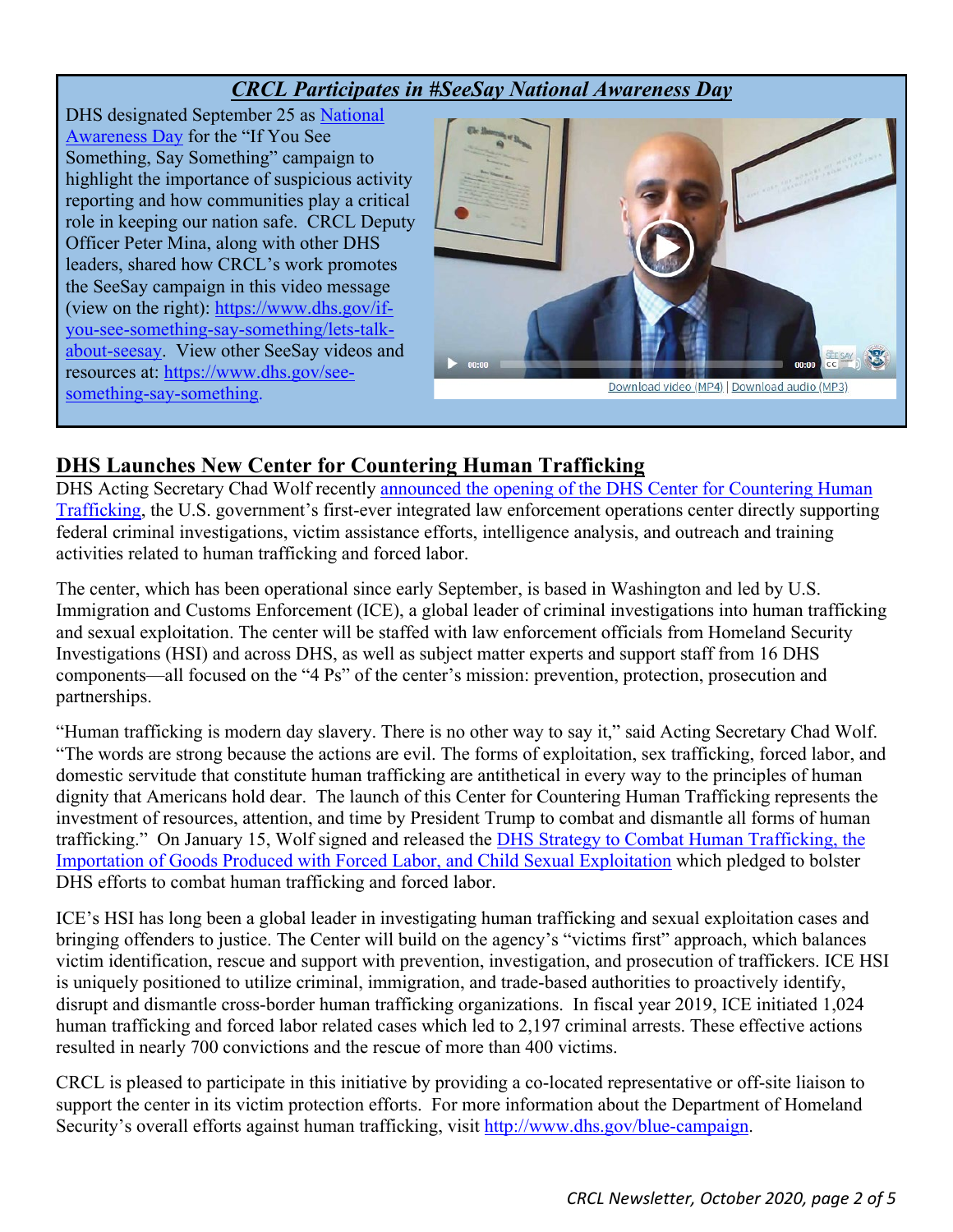#### <span id="page-2-0"></span>**DHS Provides \$10 Million to Communities to Prevent Targeted Violence and Terrorism**

DHS has [awarded \\$10 million to 29 select projects](https://www.dhs.gov/news/2020/09/16/dhs-provides-10-million-local-communities-prevent-targeted-violence-and-terrorism) to support the development of a nationwide Terrorism and Targeted Violence Prevention (TVTP) Framework. These awards were made through a competitive process under the Fiscal Year 2020 Targeted Violence and Terrorism Prevention Grant Program.

"With these grants, DHS has prioritized programs aimed at improving communities' ability to prevent individuals from mobilizing or radicalizing to violence. These programs will create or enhance locally-based prevention frameworks to address these emerging threats," said Acting Secretary of Homeland Security Chad F. Wolf. "DHS stands in absolute opposition to violent extremism, no matter its motivation or form. We will continue our constant efforts to combat all forms of domestic terror."

These projects address the wide range of violent ideologies and mobilization factors that lead to targeted violence. This Fiscal Year's program prioritized countering domestic terrorism. The TVTP Grant Program builds on the promising practices in the field of prevention. It is the only federal grant program dedicated to enhancing prevention capabilities in local communities.

Projects selected under the TVTP Grant Program cover many aspects of prevention, including building resilience, intervention, recidivism prevention, and reintegration programs at the local level. The projects selected directly support the objectives of the September 2019 DHS Strategic Framework for Countering [Terrorism and Targeted Violence.](https://www.dhs.gov/publication/dhs-strategic-framework-countering-terrorism-and-targeted-violence) Making these funds available for local prevention partners is a key milestone in the implementation of the Strategic Framework. (This September, DHS also [finalized its public action plan.](https://www.dhs.gov/news/2020/09/11/dhs-public-action-plan-implement-strategic-framework-countering-terrorism-and))

DHS evaluated 95 eligible applicants based on selection criteria, prioritization of grant program objective, and diversity of applicant types, activities, and geographic distribution as outlined in the FY20 Notice of Funding Opportunity. TVTP Grant Program funds support the development of local prevention capabilities at a time when DHS is observing an uptick in online efforts for terrorism recruitment and radicalization from a variety of sectors. For more information on the TVTP Grant Program, including the full list of grant awardees, visit: [https://www.dhs.gov/tvtpgrants.](https://www.dhs.gov/tvtpgrants)

#### <span id="page-2-1"></span>**2020 Privacy, Civil Rights and Civil Liberties Virtual Forum**

This month CRCL and the DHS Privacy Office piloted a new national training and networking conference for Civil Liberties and Privacy Officers (CLPO) from ten fusion centers across the country. The virtual forum was designed to re-launch our joint national training program required under the Implementing Recommendations of the 9/11 Commission Act of 2007.

The weeklong event explored a range of issues at the intersection of privacy, civil liberties, and homeland security. Sessions covered foundational CLPO roles and responsibilities, such as reviewing intelligence products and conducting civil liberties and privacy audits, as well as new and emerging issues including: civil unrest and First Amendment protections, responding to the coronavirus pandemic, distinguishing between true threats and protected expression, and mitigating privacy risks.



With representation from the National Fusion Center Association (NFCA), this virtual forum included presentations led by subject matter experts from CRCL and the Privacy Office, as well as CLPO experts from government, industry, and academia. Additionally, the highly interactive forum offered small group breakout sessions, case studies and open discussion, a shared virtual lunch, and a library of downloadable materials for attendees. CLPOs also participated in virtual networking opportunities to build relationships and share best practices. If you would like more information on this pilot forum, please contact Ada Albright, [ada.albright@hq.dhs.gov.](mailto:ada.albright@hq.dhs.gov)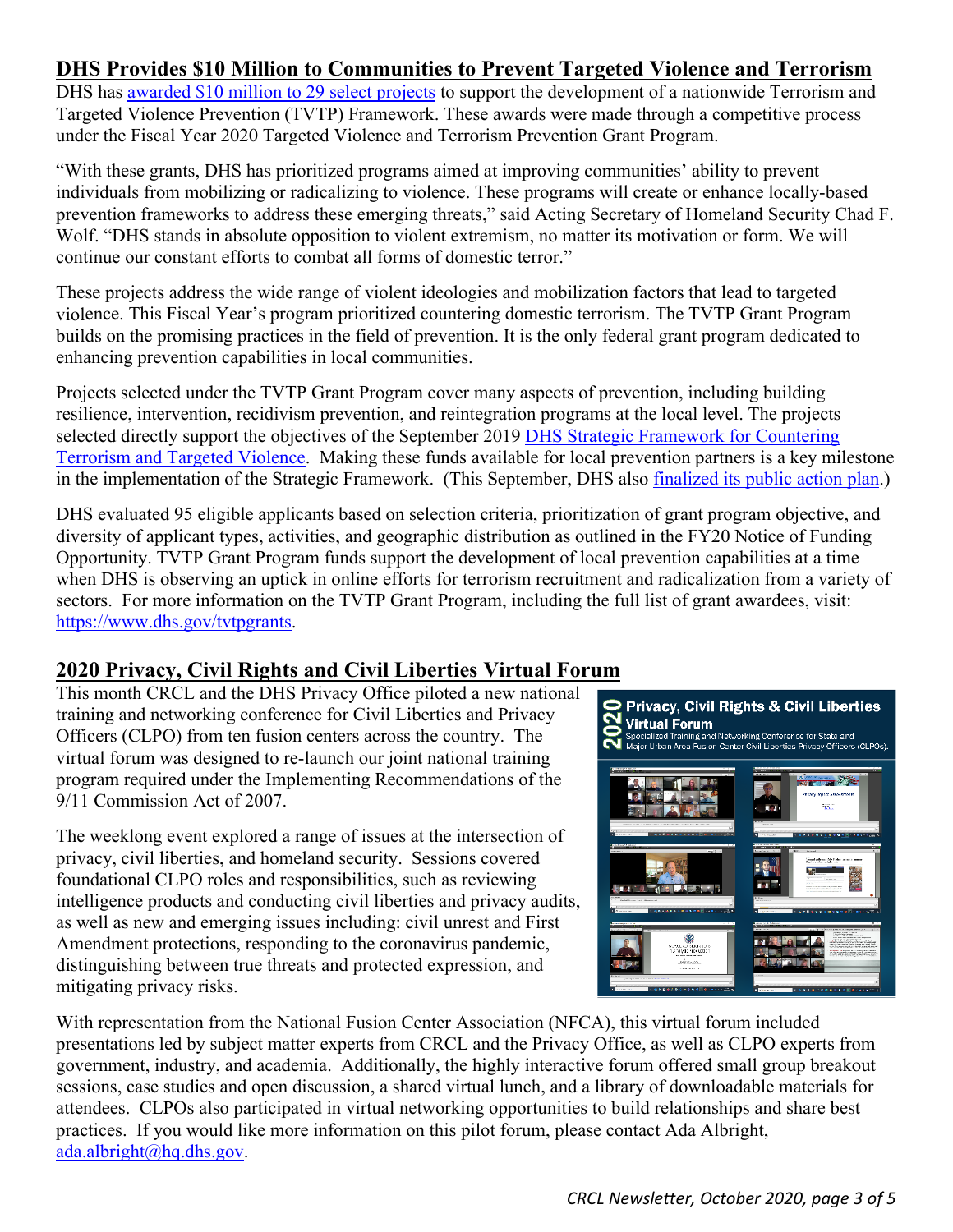#### *Tips for Generator Safety During Power Outages*  Gas-powered In light of the especially active 2020 hurricane season, FEMA generators can be and Ready.gov offer tips and tools on how to safely use a great source of electrical power, generators during power outages. Visit [Ready.gov](https://www.ready.gov/power-outages) for more but they also info, and view FEMA's video in both [English](https://www.youtube.com/watch?v=bsJzrGTB_aA) and [Spanish.](https://www.youtube.com/watch?v=Q7TV6X5CpQ4) present a risk. PSA: Using Generators Safely 33 views · Oct 14, 2020  $\frac{1}{2}$  LIKE  $\frac{1}{2}$  DISLIKE  $\rightarrow$  SHARE

## <span id="page-3-0"></span>**DHS Celebrates National Disability Employment Awareness Month**

Each October, DHS celebrates National Disability Employment Awareness Month (NDEAM), which recognizes the talents and contributions of workers with disabilities across the nation. This year's theme, "Increasing Access and Opportunity," highlights the importance of ensuring all Americans have access to services and support that allow them to gain and succeed in competitive employment.

This year marks not only the 30th anniversary of the Americans with Disabilities Act, but also the 75th observance of NDEAM. The history of NDEAM began in 1945 when Congress enacted a law declaring the first week of October each year as "National Employ the Physically Handicapped Week." In 1962, the word "physically" was removed to acknowledge the contributions, and employment needs of individuals with all types of disabilities. In 1988, Congress expanded the week to a month and changed its name to National Disability Employment Awareness Month.

DHS is committed to ensuring equal opportunity, access, and inclusion for individuals with disabilities to realize a truly inclusive workforce. The Department offers a range of programs, tools, and resources to advance this effort, which include:

- the DHS Disability Mentoring Program Pilot, which provides career development and networking opportunities for DHS employees with disabilities;
- the DHS Accessibility Requirements Tool, which helps procurement officials get 508 accessibility requirements language for their solicitations;
- and resource guides on how to conduct accessible virtual meetings and how to create emergency communications.

CRCL further provides technical guidance and oversight to entities that receive DHS funding in meeting compliance requirements for federal disability civil rights laws and regulations. For more information on disability employment and access at DHS, visit: CRCL's **Disability Access webpage**.

## <span id="page-3-1"></span>**CRCL on the Road**

\*Following guidance from the [Centers for Disease Control and Prevention](https://www.cdc.gov/coronavirus/2019-ncov/prepare/prevention.html) to exercise social distancing, our Community Engagement team will continue to carry out our mission using various virtual and telephonic tools during this national public health emergency. While our team maintains constant communication with federal, state, local, and civil society stakeholders across the country, we encourage anyone who needs to contact us to do so via email to: [CommunityEngagement@hq.dhs.gov.](mailto:CommunityEngagement@hq.dhs.gov) Thank you for your flexibility and understanding during this time.